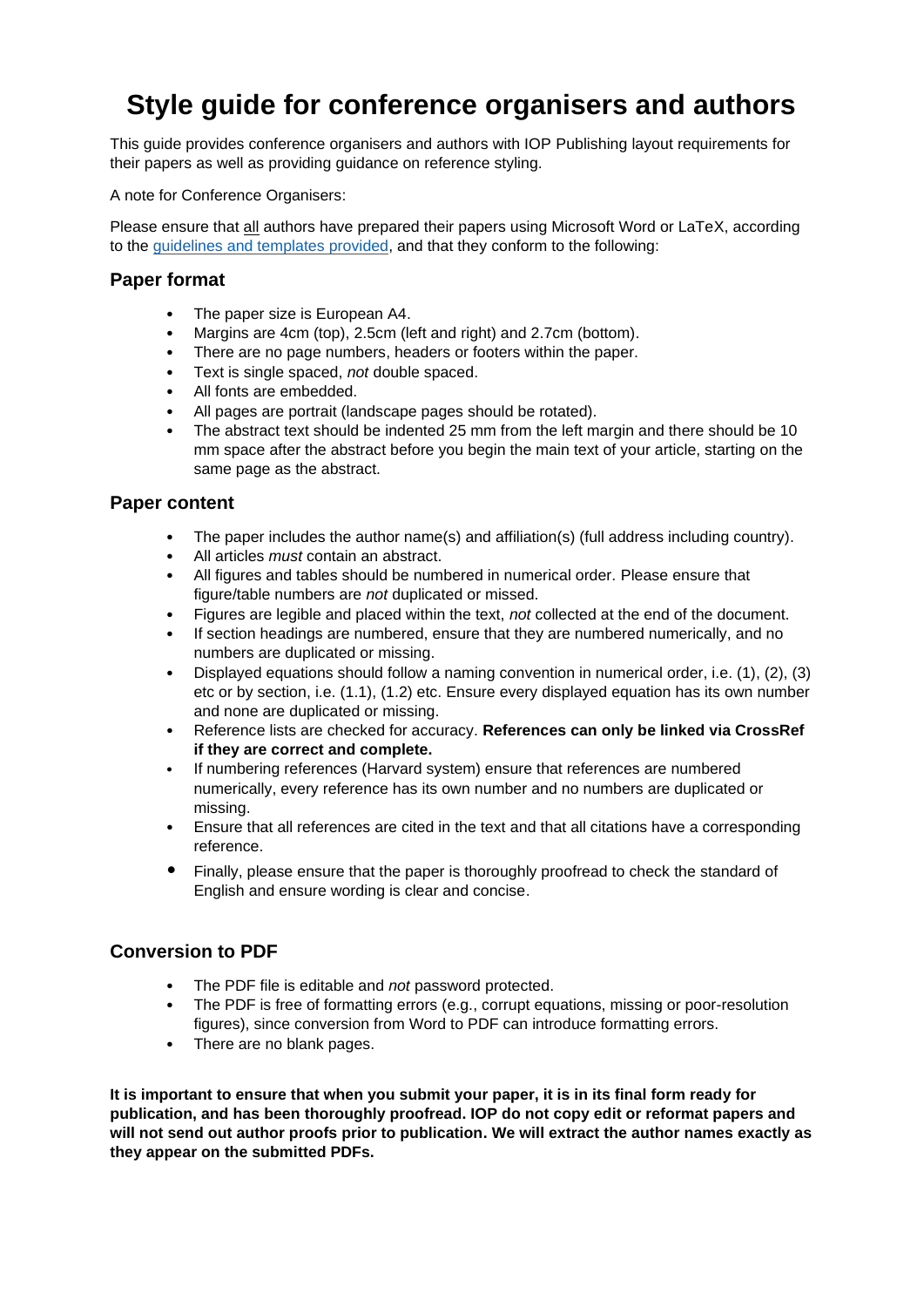# **Reference styling**

Conference papers must use Harvard or Vancouver reference systems.

A reference should give your reader enough information to locate the article. Where possible a permanent or persistent web link such as a Digital Object Identifier (DOI) should be used in a reference.

Listed below are the most common reference types. We have included details of how they should be styled and the mandatory elements they should include.

## **Journal articles**

References to journal works should include:

- Author(s): surname(s) and initial(s)
- Year
- [Title of article (optional, but see below)]
- Standard abbreviated journal title (in italics)
- Part of journal (e.g., A, B, etc, if appropriate)
- Volume number (in bold)
- Page number, page range or article number
- [DOI (optional)]

Example:

• Cantillano C, Mukherjee S, Morales-Inostroza L, Real B, Cáceres-Aravena G, Hermann-Avigliano C, Thomson R and Vicencio R A 2018 *New J. Phys.* **20** 033028

If a DOI is available for an article then it should be linked to the volume number and article number/page reference. If the latter elements are not available the DOI link should be added in brackets at the end of the reference.

For more than ten authors, the name of the first author should be given followed by *et al*.

If no individual is named as the author, the reference may be by a collaborative group of authors or by a corporate body, e.g.:

• The ASDEX Upgrade Team 2002 Theory-based modelling of ASDEX Upgrade discharges with ECH modulation *Nucl. Fus.* **42** L11

If a collaboration is appended to one or more authors, the name of the collaboration must come before the year, e.g.:

• Nakamura K (Particle Data Group) 2010 *J. Phys. G: Nucl. Part. Phys.* **37** 075021

## **Books**

References to a book should include:

- Author(s): surname(s) and initial(s)
- Year
- Full title (in italics, the initial letter of each significant word should be upper case; note that if a word is hyphenated then both parts should have an initial capital letter; for example, Non-Classical Mechanics)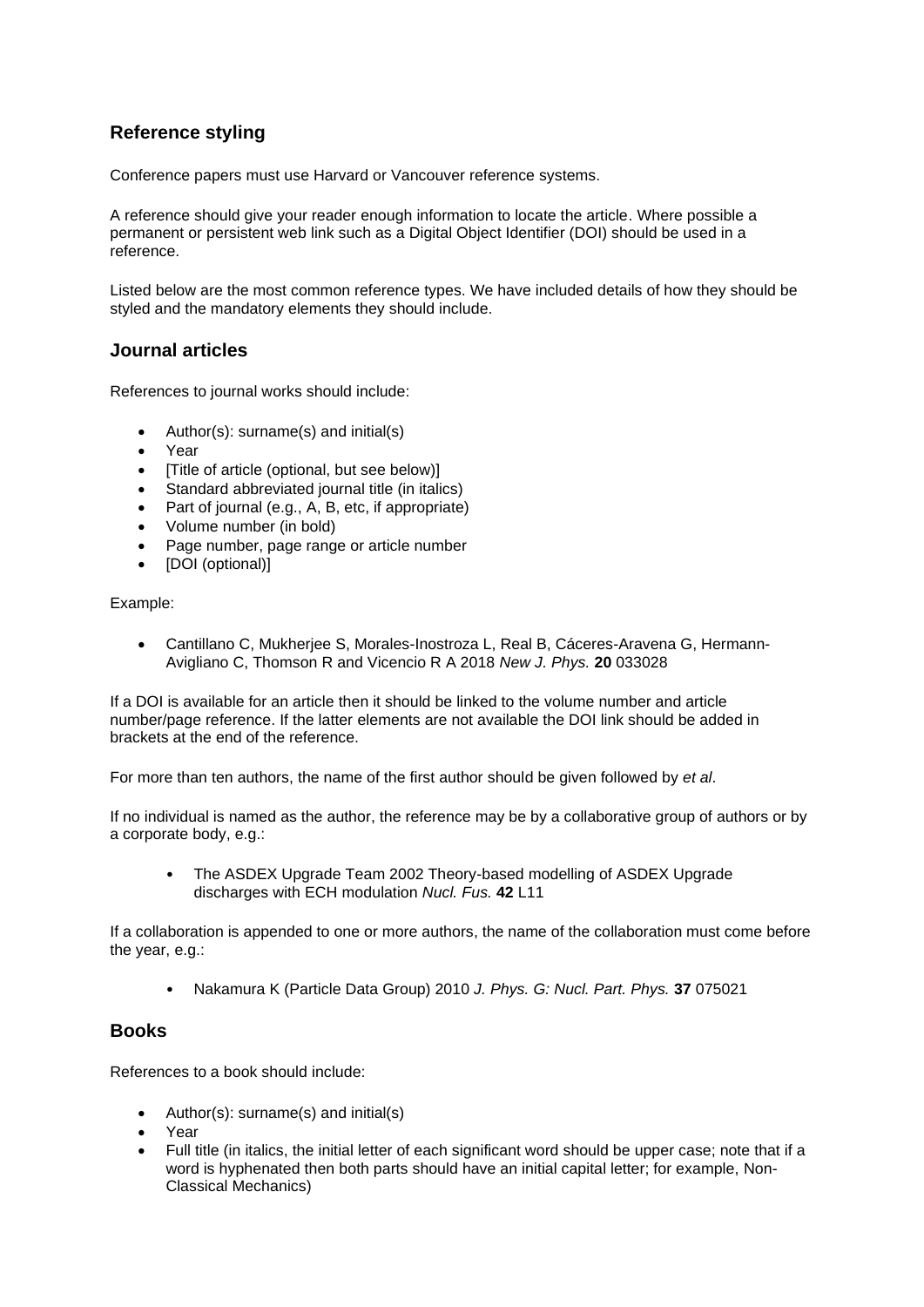- Town of publication
- Publisher

#### Example:

• Whelan C T 2018 *Atomic Structure* (Bristol: IOP Publishing)

References to a book may include (optional):

- Chapter title (lower case roman; caps only for first word and proper nouns)
- Edition (e.g., 1st edn) (if any)
- Volume number (if any, given after the contraction 'vol')
- Editor(s) (if any, initials before the surname(s) and preceded by the contraction 'ed' [no full point] even if more than one editor)
- Chapter and/or page number(s) (if appropriate)

Example:

• Leung C-W and Ng C-K 2018 Spectra of commutative non-unital Banach rings *Advances in Ultrametric Analysis (Contemporary Mathematics* vol 704) ed A Escassut *et al* (Providence, RI: American Mathematical Society) p 91

# **Conference proceedings**

References to conference proceedings should include:

- Author(s): surname(s) and initial(s)
- Year of publication
- Title of conference (in italics, initial letter of each significant word should be upper case)

Example:

• Mahanta N K and Abramson A R 2012 *13th Intersociety Conf. on Thermal and Thermomechanical Phenomena in Electronic Systems*

References to a conference proceeding may include (optional):

- Paper title
- Place and date (month and/or year) of conference (in italics and within parentheses, separated by commas)
- Volume number
- Editors
- Town of publication
- Publisher
- Page numbers/other paper designations

# **IOP conference series titles**

References to IOP-owned conference series titles *Journal of Physics: Conference Series* (J. Phys.: Conf. Ser.), *IOP Conference Series: Earth and Environmental Science* (IOP Conf. Ser.: Earth Environ. Sci.) and *IOP Conference Series: Materials Science and Engineering* (IOP Conf. Ser.: Mater. Sci. Eng.), should be set as journal references, e.g.:

- Barry R Holstein 2009 *J. Phys.: Conf. Ser.* **173** 012019
- V V Kramarenko et al 2016 *IOP Conf. Ser.: Earth Environ. Sci.* **43** 012029
- S Adarsh et al 2016 *IOP Conf. Ser.: Mater. Sci. Eng.* **149** 012141